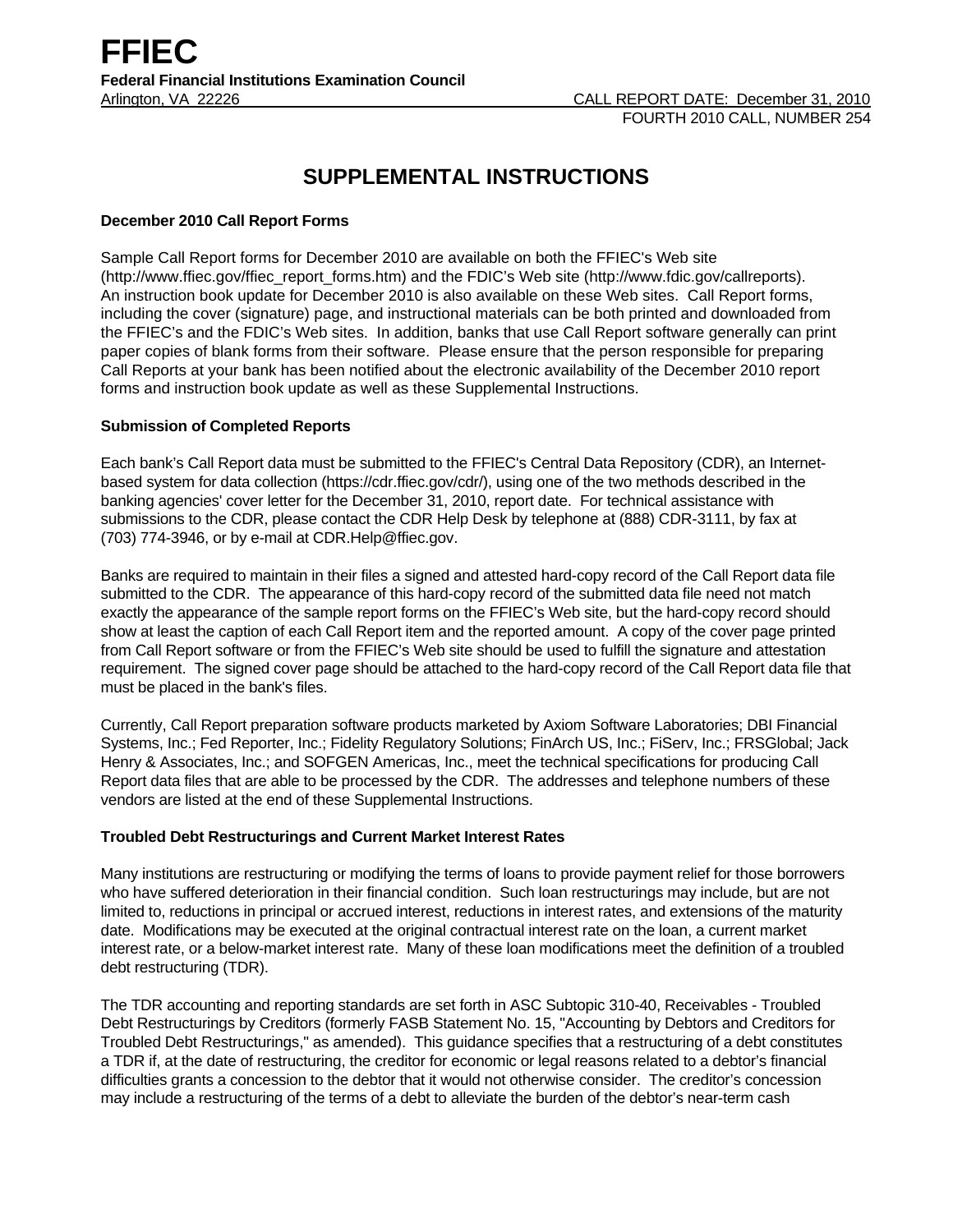requirements, such as a modification of terms to reduce or defer cash payments required of the debtor in the near future to help the debtor attempt to improve its financial condition and eventually be able to pay the creditor.

Because the stated interest rate charged the borrower after a loan restructuring may be greater than or equal to interest rates available in the marketplace for similar types of loans at the time of the restructuring, some institutions have concluded that these restructurings are not TDRs. In making this determination, these institutions may not have considered all of the facts and circumstances associated with the loan modification besides the interest rate. When evaluating a loan modification to a borrower experiencing financial difficulties, an analysis of all facts and circumstances is necessary to determine whether the bank has made a concession to the borrower with respect to the market interest rate (or has made some other type of concession that could trigger TDR accounting and disclosure, for example, terms or conditions outside of the bank's policies or common market practices) and, if so, how the modified or restructured loan should be reported in the Call Report.

Generally, a restructured loan yields a current market interest rate if the restructuring agreement specifies an interest rate greater than or equal to the rate that the institution was willing to accept at the time of the restructuring for a new loan with comparable risk. A restructured loan does not yield a market interest rate simply because the interest rate charged under the restructuring agreement has not been reduced. In addition, when a modification results in an increase (either temporary or permanent) in the contractual interest rate, the increased interest rate cannot be presumed to be an interest rate that is at or above market. Therefore, in determining whether a loan has been modified at a market interest rate, an institution should analyze the borrower's current financial condition and compare the rate on the modified loan to rates the institution would charge customers with similar financial characteristics on similar types of loans. This determination requires the use of judgment and should include an analysis of credit history and scores, loan-to-value ratios or other collateral protection, the borrower's ability to generate cash flow sufficient to meet the repayment terms, and other factors normally considered when underwriting and pricing loans.

Likewise, a change in the interest rate on a modified or restructured loan does not necessarily mean that the modification is a TDR. For example, a creditor may lower the interest rate to maintain a relationship with a debtor that can readily obtain funds from other sources. To be a TDR, the borrower must also be experiencing financial difficulties. The evaluation of whether a borrower is experiencing financial difficulties is based upon individual facts and circumstances and requires the use of judgment when determining if a modification of the borrower's loan should be accounted for and reported as a TDR.

An institution that restructures a loan to a borrower experiencing financial difficulties at a rate below a market interest rate has granted a concession to the borrower that results in the restructured loan being a TDR. (As noted above, other types of concessions could also result in a TDR.) In the Call Report, until a loan that is a TDR is paid in full or otherwise settled, sold, or charged off, the loan must be reported in the appropriate loan category in Schedule RC-C, part I, items 1 through 9, and in:

- Schedule RC-C, part I, Memorandum item 1, if it is in compliance with its modified terms, or
- Schedule RC-N, Memorandum item 1, if it is not in compliance with its modified terms.

However, a loan that is a TDR (for example, because of a modification that includes a reduction in principal) that yields a market interest rate at the time of restructuring and is in compliance with its modified terms need not continue to be reported as a TDR in Schedule RC-C, part I, Memorandum item 1, in calendar years after the year in which the restructuring took place. To be considered in compliance with its modified terms, a loan that is a TDR must not be in nonaccrual status and must be current or less than 30 days past due on its contractual principal and interest payments under the modified repayment terms.

A loan restructured in a TDR is an impaired loan. Thus, all TDRs must be measured for impairment in accordance with ASC Subtopic 310-10, Receivables – Overall (formerly FASB Statement No. 114, "Accounting by Creditors for Impairment of a Loan," as amended), and the Glossary entry for "Loan Impairment."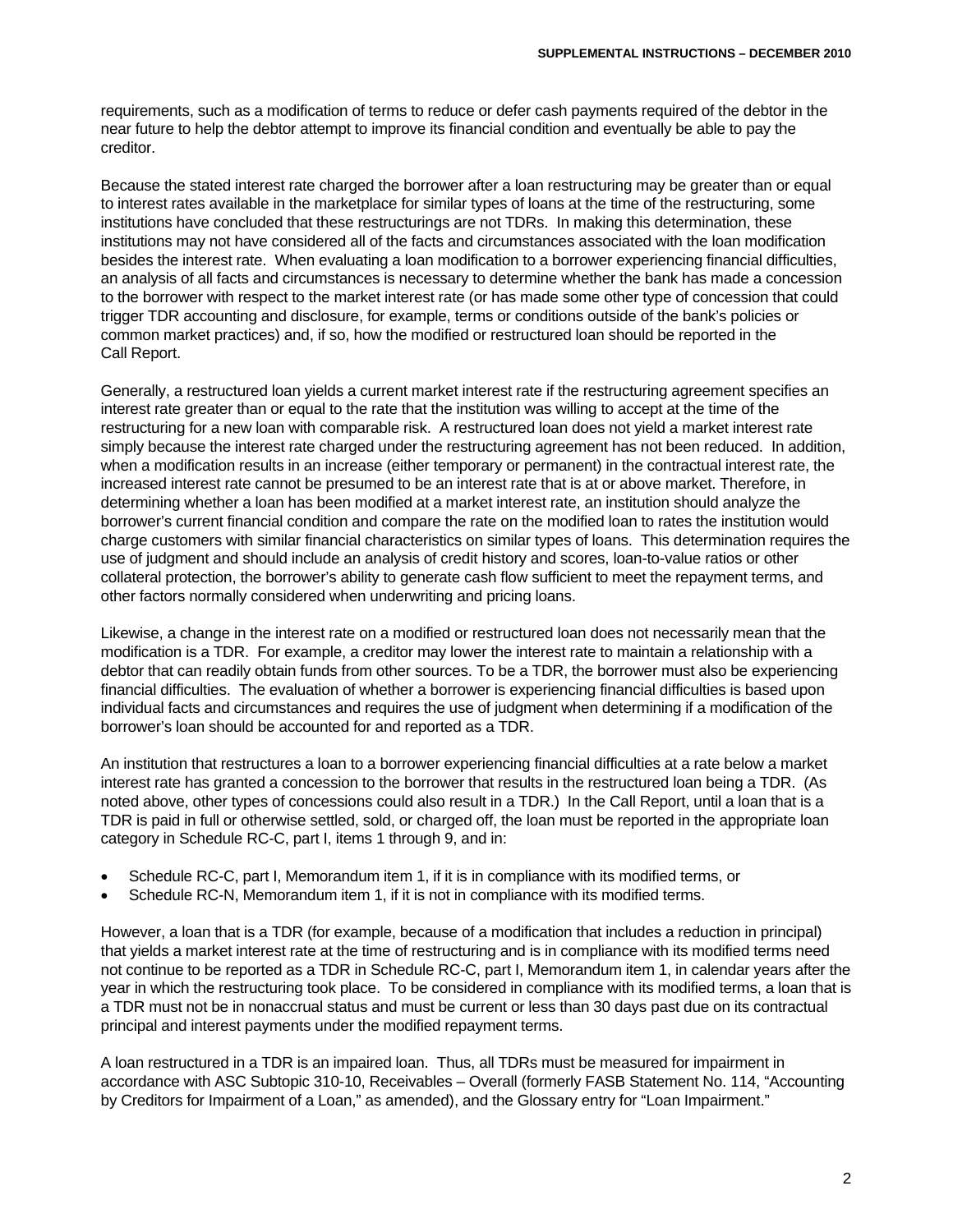For further information, see the Glossary entry for "Troubled Debt Restructurings" and the instructions for Schedules RC-C, part I, and RC-N.

#### **Reporting Loans Subject to a Blanket Lien Agreement**

Banks report the amount of pledged loans and leases (not held for trading) in Schedule RC-C, part I, Memorandum item 14. When a bank is subject to a blanket lien arrangement, or has otherwise pledged an entire portfolio of loans, to secure its Federal Home Loan Bank advances, it should report the amount of the entire portfolio of loans subject to the blanket lien in Memorandum item 14. Any loans within the portfolio that have been explicitly excluded, or specifically released, from the lien, and that the bank has the right, without constraint, to repledge to another party should not be reported as pledged in Memorandum item 14 unless such loans have been repledged.

## **Reporting Term Deposits**

The Term Deposit Facility (TDF) is a program through which the Federal Reserve Banks offer interest-bearing term deposits to eligible institutions. A term deposit is a deposit with a specific maturity date. Term deposits offered through the TDF should be treated as balances due from a Federal Reserve Bank for Call Report purposes. Accordingly, term deposits should be reported in Schedule RC, Balance Sheet, item 1.b, "Interestbearing balances," and in Schedule RC-A, Cash and Balances Due From Depository Institutions, item 4, "Balances due from Federal Reserve Banks," on the FFIEC 031 and FFIEC 041 reporting forms. The earnings on these term deposits should be reported in Schedule RI, Income Statement, item 1.c, "Interest income on balances due from depository institutions."

#### **Reporting Purchased Subordinated Securities in Schedule RC-S**

In item 9 of Schedule RC-S, Servicing, Securitization, and Asset Sale Activities, the agencies collect data on the maximum amount of banks' credit exposures arising from credit enhancements they have provided to other institutions' securitization structures, including those used in structured finance programs (other than assetbacked commercial paper programs, which are covered in Memorandum item 3 of the schedule). The types of credit enhancements to be reported in item 9 include purchased subordinated securities. Examples of purchased subordinated securities include, but are not limited to, the mezzanine and subordinate tranches of private-label mortgage-backed securities and collateralized debt obligations. A so-called senior tranche of a securitization or structured finance program is not a subordinated security provided it cannot absorb credit losses prior to another designated senior tranche. Banks should ensure that they report in Schedule RC-S, item 9, the carrying value of their holdings of purchased subordinated securities issued in connection with other institutions' securitization and structured finance transactions (other than asset-backed commercial paper programs). Holdings of purchased subordinated securities that serve as credit enhancements for asset-backed commercial paper programs should be reported in Memorandum item 3.a of Schedule RC-S.

#### **Prepaid Deposit Insurance Assessments**

In November 2009, the FDIC adopted a final rule requiring insured depository institutions (except those that are exempted) to prepay an FDIC-determined estimate of their quarterly risk-based deposit insurance assessments for the fourth quarter of 2009, and for all of 2010, 2011, and 2012, on December 30, 2009. Each institution's regular risk-based deposit insurance assessment for the third quarter of 2009, which is paid in arrears, also was paid on December 30, 2009. The original full amount of each institution's prepaid assessment was included on its Quarterly Certified Statement Invoice for the third quarter 2009 Insurance Period, which was available on FDIC*connect*, the FDIC's e-business portal, as of December 15, 2009.

Each bank should record the estimated expense for its regular quarterly risk-based assessment for each calendar quarter through a charge to expense during that quarter and a corresponding credit to its prepaid assessments asset (or to an accrued expense payable if it has no prepaid assessments asset). As a result of the interaction between the prepaid assessments and the regular quarterly assessments, the remaining amount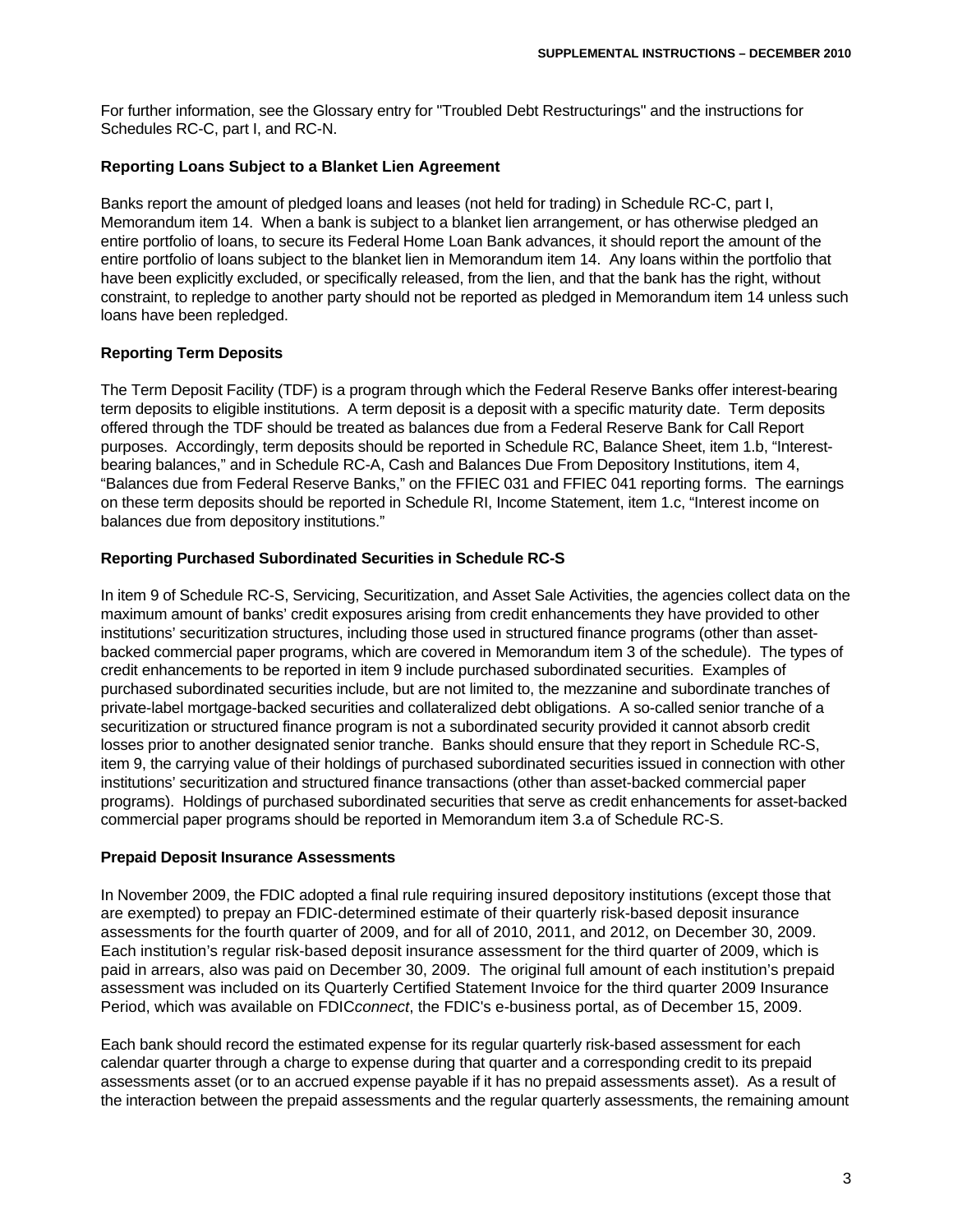of the prepaid assessments asset that a bank should report as a prepaid expense in its December 31, 2010, Call Report normally should be:

- The remaining balance of "Prepaid Assessment Credits" shown on the Summary Statement of Assessment Credits page of the bank's Quarterly Certified Statement Invoice for the July 1 through September 30, 2010, Insurance Period, which was available on FDIC*connect* as of December 15, 2010;
- Less the estimated amount of the bank's regular quarterly assessment for the fourth quarter of 2010 (which should have been accrued as a charge to expense during the fourth quarter).

This prepaid expense asset should be reported in Schedule RC-F, item 6, "All other assets," and, if it is greater than \$25,000 and exceeds 25 percent of the amount reported in item 6, it also should be reported in Schedule RC-F, item 6.f, "Prepaid deposit insurance assessments." The year-to-date deposit insurance assessment expense for 2010 should be reported in Schedule RI, item 7.d, "Other noninterest expense."

The banking agencies' risk-based capital standards permit an institution to apply a zero-percent risk weight to claims on U.S. Government agencies. When completing Schedule RC-R, Regulatory Capital, a bank may assign a zero-percent risk weight to the amount of its prepaid deposit insurance assessments asset in item 42 of this schedule.

For further information on the FDIC's prepaid assessments final rule, banks should refer to FDIC Financial Institution Letter (FIL) 63-2009 at http://www.fdic.gov/news/news/financial/2009/fil09063.html. For further guidance on reporting regular quarterly deposit insurance assessments, banks should refer to the Call Report Supplemental Instructions for September 30, 2009, at

http://www.ffiec.gov/PDF/FFIEC\_forms/FFIEC031\_041\_suppinst\_200909.pdf.

#### **Accounting for Financial Asset Transfers and Variable Interest Entities**

Amendments to FASB ASC Topics 860, Transfers and Servicing, and 810, Consolidation, resulting from Accounting Standards Update (ASU) No. 2009-16 (formerly FASB Statement No. 166, *Accounting for Transfers of Financial Assets* (FAS 166)) and ASU No. 2009-17 (formerly FASB Statement No. 167, *Amendments to FASB Interpretation No. 46(R)* (FAS 167)), respectively, have changed the way entities account for securitizations and special purpose entities. ASU No. 2009-16 (formerly FAS 166) revised former FASB Statement No. 140, *Accounting for Transfers and Servicing of Financial Assets and Extinguishments of Liabilities*, by eliminating the concept of a "qualifying special-purpose entity," creating the concept of a "participating interest" (which is discussed more fully in the following section), changing the requirements for derecognizing financial assets, and requiring additional disclosures. ASU No. 2009-17 (formerly FAS 167) revised former FASB Interpretation No. 46(R), *Consolidation of Variable Interest Entities*, by changing how a bank or other company determines when an entity that is insufficiently capitalized or is not controlled through voting or similar rights, i.e., a "variable interest entity" (VIE), should be consolidated.

In general, amended Topics 860 and 810 both took effect as of the beginning of each bank's first annual reporting period that began after November 15, 2009, for interim periods therein, and for interim and annual reporting periods thereafter (i.e., as of January 1, 2010, for banks with a calendar year fiscal year). Earlier application is prohibited. Banks were expected to adopt amended Topics 860 and 810 for Call Report purposes in accordance with the effective date of these two standards. Revised Glossary entries for "Transfers of Financial Assets" and "Servicing Assets and Liabilities" that incorporate the provisions of amended Topics 860 and 810 and a new Glossary entry for "Variable Interest Entities" were included in the Call Report instruction book update for June 2010.

The assets and liabilities of consolidated VIEs should be reported on the Call Report balance sheet (Schedule RC) in the balance sheet category appropriate to the asset or liability. Similarly, the interest and noninterest income and expenses of consolidated VIEs, including provisions for loan and lease losses, should be reported on the Call Report income statement (Schedule RI) in the category appropriate to the income or expense. Because Schedules RC and RI do not enable a bank to present separately (a) the assets of a consolidated VIE that can be used only to settle obligations of the consolidated VIE, (b) the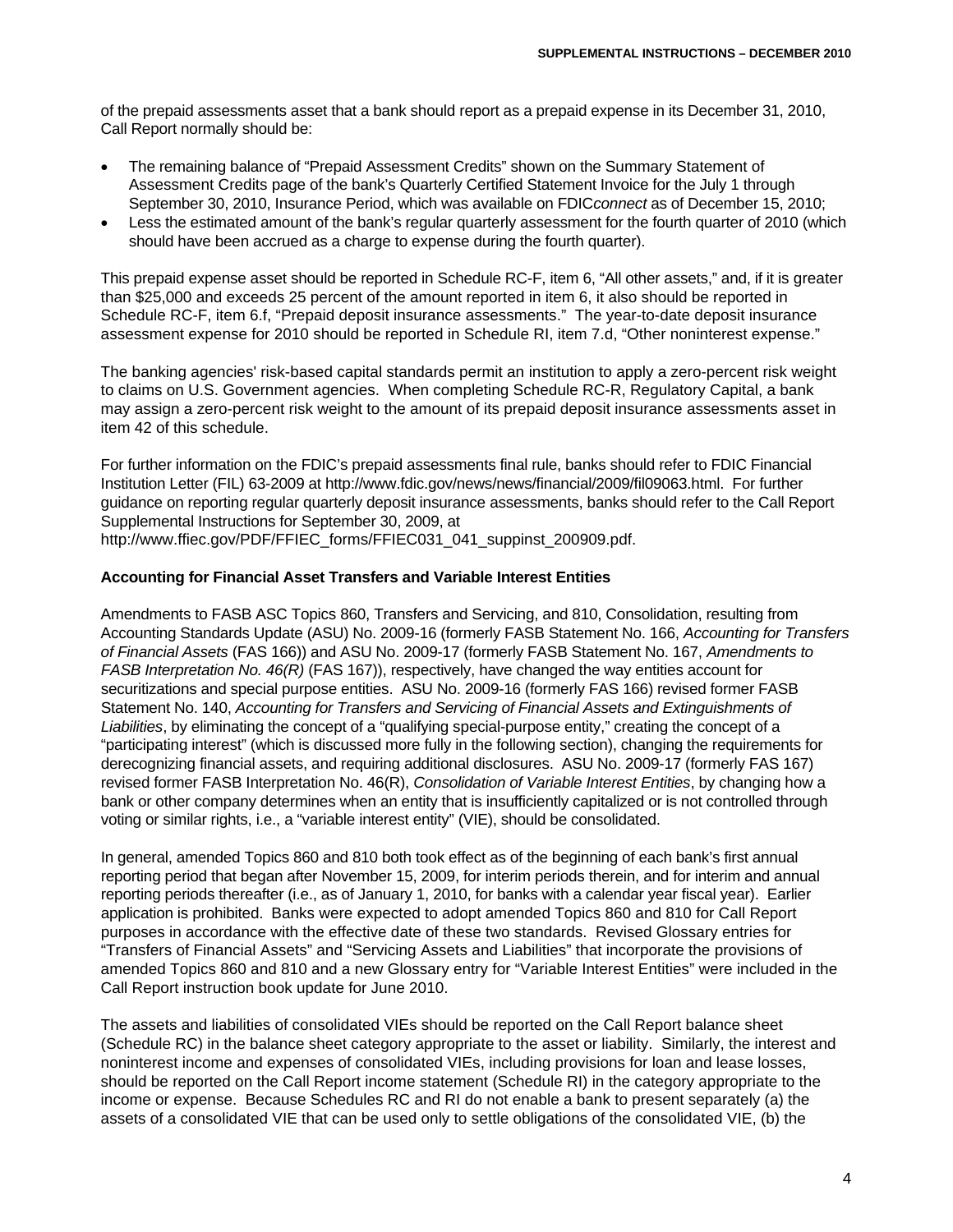liabilities of a consolidated VIE for which creditors do not have recourse to the general credit of the primary beneficiary, and (c) the related income and expenses, a bank that consolidates a VIE may wish to report on such items in the Call Report's Optional Narrative Statement.

On January 28, 2010, the federal banking agencies published a final rule amending their risk-based capital standards related to the FASB's adoption of the amendments to ASC Topics 860 and 810 (http://edocket.access.gpo.gov/2010/pdf/2010-825.pdf). The final rule eliminates the exclusion of certain consolidated asset-backed commercial paper programs from risk-weighted assets. It also provides an optional four-quarter transition mechanism related to the implementation of the consolidation requirements under amended ASC Topic 810 for certain VIEs that were used in securitization and structured finance transactions that took place before the effective date of the new accounting standards. In general, the transition mechanism applies to qualifying VIEs and consists of an optional two-quarter delay in implementation followed by an optional two-quarter partial implementation of the effect of amended ASC Topic 810 on risk-weighted assets and the allowance for loan and lease losses (ALLL) includable in Tier 2 capital. The transition mechanism does not apply to the leverage capital ratio nor does it apply to loan participations. For information on reporting risk-weighted assets and the ALLL in Call Report Schedule RC-R, Regulatory Capital, in accordance with the optional transition mechanism, banks electing to adopt this mechanism should refer to the "Reporting Guidance for the Optional Transition Mechanism for Risk-Based Capital Requirements Associated with the Implementation of FAS 166 and FAS 167" on the FFIEC's Web site at http://www.ffiec.gov/ffiec\_report\_forms.htm.

## **Accounting for Loan Participations**

Amended ASC Topic 860 (formerly FAS 166) modified the criteria that must be met in order for a transfer of a portion of a financial asset, such as a loan participation, to qualify for sale accounting. These changes apply to transfers of loan participations on or after the effective date of amended ASC Topic 860 (discussed above), including advances under lines of credit that are transferred on or after the effective date of amended ASC Topic 860 even if the line of credit agreements were entered into before this effective date. Therefore, banks with a calendar year fiscal year must account for transfers of loan participations on or after January 1, 2010, in accordance with amended ASC Topic 860. In general, loan participations transferred before the effective date of amended ASC Topic 860 (January 1, 2010, for calendar year banks) are not affected by this new accounting standard. Therefore, loan participations transferred before the effective date of amended ASC Topic 860 that were properly accounted for as sales under former FASB Statement No. 140 will continue to be reported as having been sold.

Under amended ASC Topic 860, if a transfer of a portion of an entire financial asset meets the definition of a "participating interest," then the transferor (normally the lead lender) must evaluate whether the transfer meets all of the conditions in this accounting standard to qualify for sale accounting. (In summary, these conditions are the isolation of the transferred assets from the transferor, the transferee's right to pledge or exchange the assets received, and the transferor's lack of effective control over the transferred assets.) In general, in order for a loan participation, whether retained by the lead lender or transferred to another party, to meet the definition of a participating interest in amended ASC Topic 860, it must have all of the following characteristics:

- It must represent a proportionate (pro rata) ownership interest in an entire financial asset;
- All cash flows received from the entire financial asset, except any cash flows allocated as compensation for servicing or other services performed (which must not be subordinated and must not significantly exceed an amount that would fairly compensate a substitute service provider should one be required), must be divided proportionately among the participating interest holders in an amount equal to their share of ownership;
- The rights of each participating interest holder (including the lead lender) must have the same priority, no interest is subordinated to another interest, and no participating interest holder has recourse to the lead lender or another participating interest holder other than standard representations and warranties and ongoing contractual servicing and administration obligations; and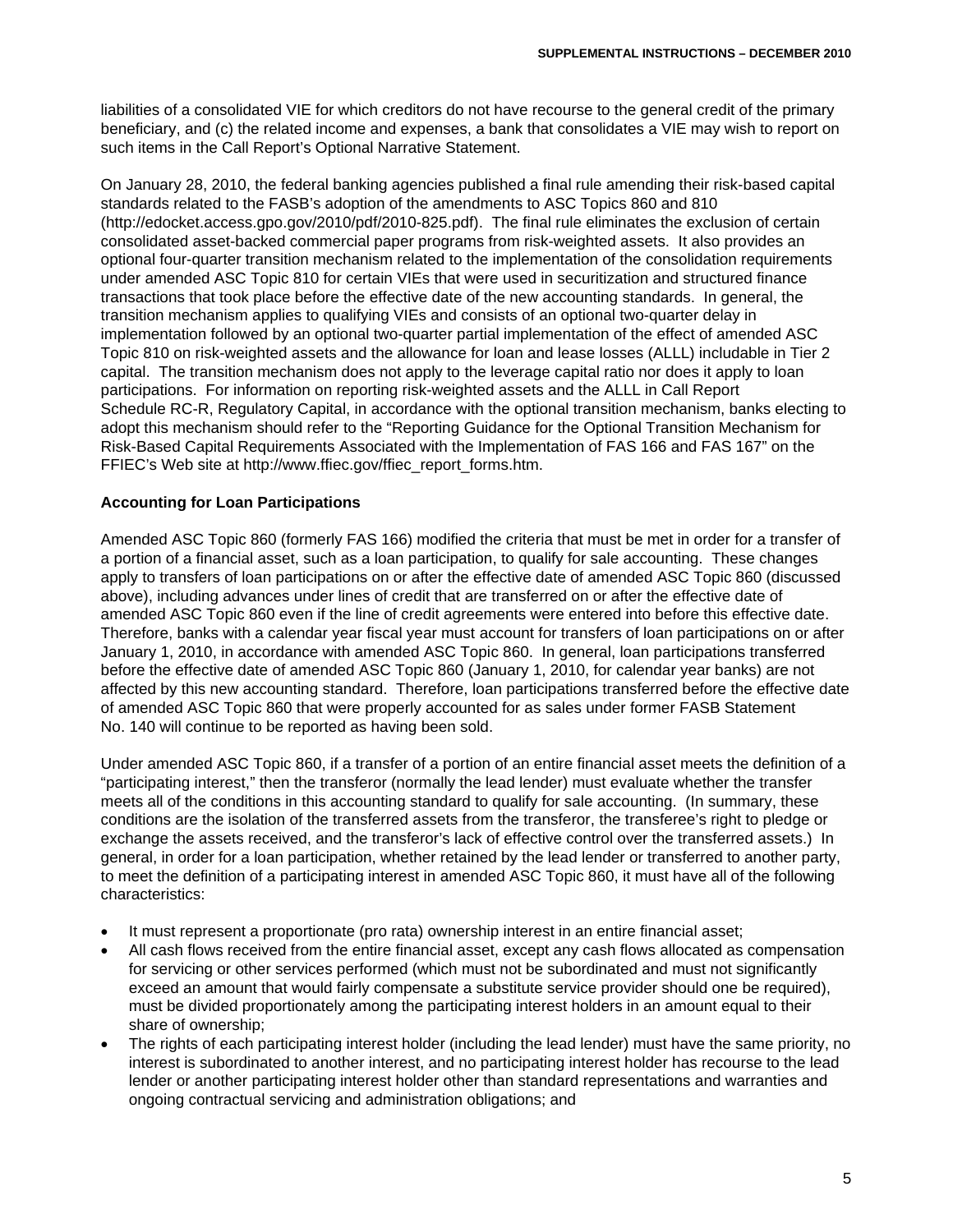No party has the right to pledge or exchange the entire financial asset unless all participating interest holders agree to do so.

If a transfer of a portion of a financial asset does not meet the definition of a participating interest, both the lead lender transferring the nonqualifying participation and the party acquiring the nonqualifying participation must account for the transaction as a secured borrowing with a pledge of collateral on the Call Report balance sheet (Schedule RC). On the Call Report income statement (Schedule RI), the lead lender should report the interest earned on the entire financial asset (subject to the nonaccrual guidance in the Call Report instructions) as interest income and the interest on the transferred nonqualifying participation, which is reported as a secured borrowing, as interest expense. This interest income and interest expense should not be reported net. In addition, when the financial asset in which a nonqualifying participation has been transferred is reported as a held-for-investment loan, the lead lender should include the entire loan in its determination of an appropriate level for the allowance for loan and lease losses and the related provision for loan and lease losses expense.

Under amended ASC Topic 860, so-called "last-in, first-out" (LIFO) and "first-in, first-out" (FIFO) participations in which all principal cash flows collected on the loan are paid first to one of the participants do not meet the definition of a participating interest. As a result, neither LIFO nor FIFO participations transferred after the effective date of amended ASC Topic 860 will qualify for sale accounting and instead must be reported as secured borrowings.

A revised discussion of loan participations in the Glossary entry for "Transfers of Financial Assets" that incorporates the provisions of amended ASC Topic 860 and addresses related reporting issues was included in the Call Report instruction book update for June 2010.

#### **Accounting Standards Codification<sup>™</sup>**

In June 2009, the FASB issued Statement No. 168, *The FASB Accounting Standards CodificationTM and the Hierarchy of Generally Accepted Accounting Principles* (FAS 168), to establish the FASB Codification as the single source of authoritative nongovernmental U.S. generally accepted accounting principles (U.S. GAAP). The FASB Codification reorganizes existing U.S. accounting and reporting standards issued by the FASB and other related private-sector standard setters, and all guidance contained in the FASB Codification carries an equal level of authority. All previously existing accounting standards documents are superseded as described in FAS 168. All other accounting literature not included in the FASB Codification is nonauthoritative. The FASB Codification can be accessed at http://asc.fasb.org/.

The FASB Codification is effective for interim and annual periods ending after September 15, 2009. The agencies are in the process of incorporating the FASB Codification references into the Call Report instruction book. In the instruction book update for September 2010, the Glossary section of the instruction book was revised by adding Codification references throughout while retaining references to the pre-Codification standards. Until this incorporation process has been completed for the entire instruction book, references in the Call Report instructions (including these Supplemental Instructions) to specific pre-Codification standards under U.S. GAAP (e.g., FASB Statements of Financial Accounting Standards, FASB Interpretations, Emerging Issues Task Force Issues, and Accounting Principles Board Opinions) should be understood to mean the corresponding reference in the FASB's Accounting Standards Codification. In addition, the agencies have published on the FFIEC's Web site a list of all pre-Codification references to authoritative accounting literature found in the Call Report instruction book (as updated in March 2010) and the corresponding FASB Codification references. This reference guide can be accessed at http://www.ffiec.gov/pdf/ffiec\_forms/CodificationIntroduction\_201006.pdf.

#### **Other-Than-Temporary Impairment**

When the fair value of an investment is less than its cost basis, the impairment is either temporary or otherthan-temporary. To determine whether the impairment is other-than-temporary, a bank must apply other pertinent guidance in ASC Subtopic 320-10, Investments-Debt and Equity Securities – Overall;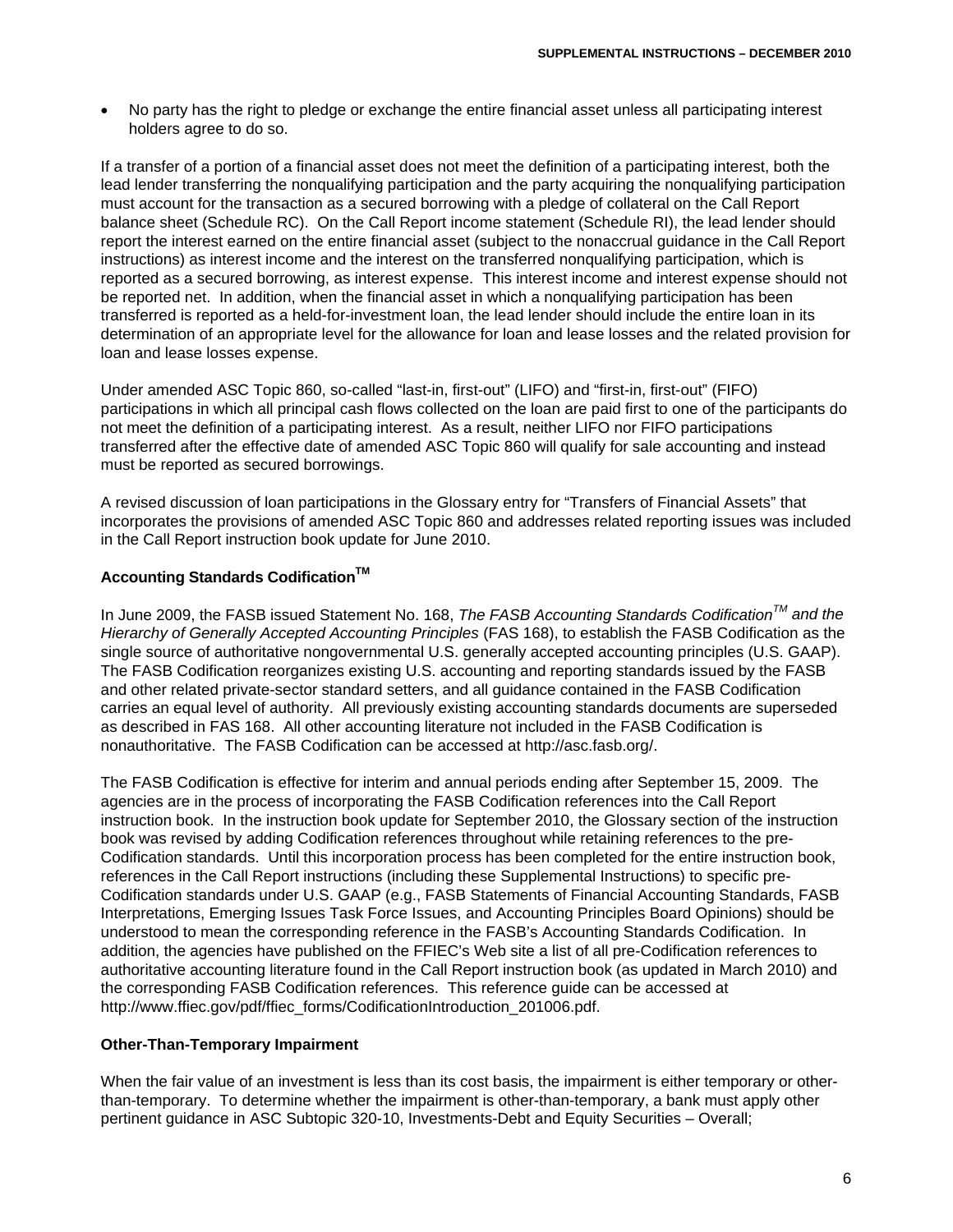ASC Subtopic 325-20, Investments-Other – Cost Method Investments; and ASC Subtopic 325-40, Investments-Other – Beneficial Interests in Securitized Financial Assets (formerly paragraph 16 of FASB Statement No. 115, *Accounting for Certain Investments in Debt and Equity Securities*; FASB Staff Position (FSP) FAS 115-1 and FAS 124-1, *The Meaning of Other-Than-Temporary Impairment and Its Application to Certain Investments*; FSP FAS 115-2 and FAS 124-2, *Recognition and Presentation of Other-Than-Temporary Impairments*; paragraph 6 of Accounting Principles Board Opinion No. 18, *The Equity Method of Accounting for Investments in Common Stock*; Emerging Issues Task Force (EITF) Issue No. 99-20, *Recognition of Interest Income and Impairment on Purchased Beneficial Interests and Beneficial Interests That Continue to Be Held by a Transferor in Securitized Financial Assets*; and FSP EITF 99-20-1, *Amendments to the Impairment Guidance of EITF Issue No. 99-20*). Guidance on recently issued accounting standards on other-than-temporary impairment was incorporated in a revised Glossary entry for "Securities Activities" that was included in the Call Report instruction book update for June 2010.

For regulatory capital purposes, any other-than-temporary impairment losses on both held-to-maturity and available-for-sale debt securities related to factors other than credit loss that are reported, net of applicable taxes, in Schedule RC, item 26.b, "Accumulated other comprehensive income," should be included in Schedule RC-R, item 2, together with the net unrealized gains (losses) on available-for-sale securities that are reported in item 2. Furthermore, when determining the regulatory capital limit for deferred tax assets, a bank may, but is not required to, adjust the reported amount of its deferred tax assets for any deferred tax assets arising from other-than-temporary impairment losses reported, net of applicable taxes, in Schedule RC, item 26.b in accumulated other comprehensive income. A bank must follow a consistent approach over time with respect to this adjustment to the reported amount of deferred tax assets.

In addition, when risk-weighting a held-to-maturity debt security for which an other-than-temporary impairment loss related to factors other than credit loss was previously recognized in other comprehensive income, include the carrying value of the debt security in column A of Schedule RC-R, item 35. Then, include the pre-tax amount of this impairment loss that has not yet been accreted from accumulated other comprehensive income to the carrying value of the security as a negative number in column B of Schedule RC-R, item 35, and include the amortized cost of the security in the appropriate risk-weight category column of item 35 (provided the security is not a purchased subordinated security that is not eligible for the ratings-based approach). For a security on which an other-than-temporary impairment loss has been recognized, amortized cost is the security's previous amortized cost as of the date of the most recently recognized other-than-temporary impairment loss less the amount of impairment loss recognized in earnings adjusted for subsequent accretion of interest income and payments received on the security.

## **Treasury Department's Capital Purchase Program**

On October 14, 2008, the U.S. Treasury Department announced a Capital Purchase Program (CPP) under the Troubled Asset Relief Program mandated by the Emergency Economic Stabilization Act of 2008 (http://www.treas.gov/press/releases/hp1207.htm). The CPP was designed to encourage U.S. financial institutions to build capital to buttress the financial strength of the banking system, increase the flow of financing to U.S. businesses and consumers, and support the U.S. economy.

For banks (other than those that are Subchapter S or mutual institutions) that are not subsidiaries of holding companies that are approved for participation in the CPP, the Treasury Department purchased noncumulative perpetual preferred stock and warrants to purchase common stock or noncumulative perpetual preferred stock, depending on whether the bank's common stock is "publicly traded." For such banks that are not publicly traded, the Treasury Department's intent was to immediately exercise the warrants for noncumulative perpetual preferred stock ("warrant preferred stock"). The noncumulative perpetual preferred stock issued to the Treasury Department, including warrant preferred stock, should be reported on the Call Report balance sheet (Schedule RC) in item 23, "Perpetual preferred stock and related surplus." For regulatory capital purposes, the noncumulative perpetual preferred stock issued to the Treasury Department qualifies as a component of Tier 1 capital and should be included in the amount reported for "Total equity capital" in item 1 of Schedule RC-R, Regulatory Capital.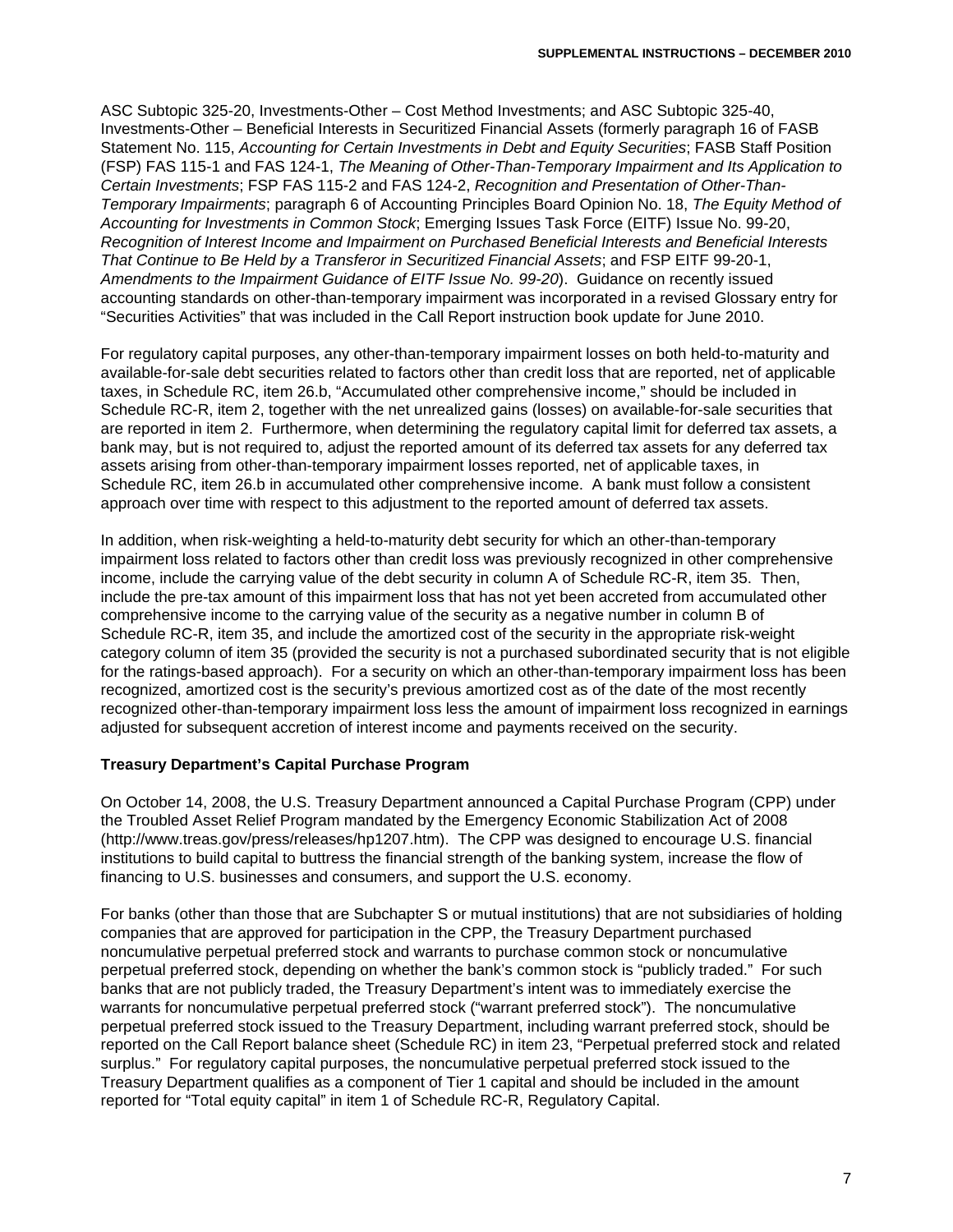Warrants issued by a publicly traded bank should be included in equity capital on the Call Report balance sheet (Schedule RC) provided the bank has sufficient authorized but unissued shares of the common stock to allow exercise of the warrants and any other necessary shareholder approvals have been obtained. If the bank does not have required shareholder approval, including shareholder approval for sufficient authorized but unissued shares of the common stock subject to the warrants that may be required for settlement, the warrants may be included in equity capital on the Call Report balance sheet provided that the bank takes the necessary action to secure sufficient approvals prior to the end of the fiscal quarter in which the warrants are issued. The amount assigned to warrants classified as equity capital should be included in Schedule RC, item 25, "Surplus." Warrants that are not eligible to be classified as equity capital should be reported on the Call Report balance sheet in item 20, "Other liabilities," and in Schedule RC-G, item 4, "All other liabilities" (where the warrants should be itemized and described if their amount is greater than \$25,000 and exceeds 25 percent of item 4).

Proceeds from a bank's issuance to the Treasury Department of noncumulative perpetual preferred stock and warrants eligible to be classified as equity capital during the calendar year-to-date reporting period should be included in Schedule RI-A, item 5, "Sale, conversion, acquisition, or retirement of capital stock, net."

For banks that have elected to be taxed under Subchapter S or are organized in mutual form, the full amount of all subordinated debt securities issued to the Treasury Department under the CPP should be reported in Schedule RC, item 19, "Subordinated notes and debentures." For regulatory capital purposes, report in Schedule RC-R, item 12, "Qualifying subordinated debt and redeemable preferred stock," the portion of such subordinated debt securities that qualify for inclusion in Tier 2 capital based on the capital guidelines of the reporting bank's primary federal supervisory authority.

## **Reporting Defined Benefit Postretirement Plans**

ASC Subtopic 715-20, Compensation-Retirement Benefits – Defined Benefit Plans-General (formerly FASB Statement No. 158, *Employers' Accounting for Defined Benefit Pension and Other Postretirement Plans* (FAS 158)), requires a bank that sponsors a single-employer defined benefit postretirement plan, such as a pension plan or health care plan, to recognize the funded status of each such plan on its balance sheet. An overfunded plan is recognized as an asset while an underfunded plan is recognized as a liability. As of the end of the fiscal year when a bank initially applied former FAS 158, the postretirement plan amounts recognized on the bank's balance sheet before applying former FAS 158 must be adjusted to recognize gains or losses, prior service costs or credits, and transition assets or obligations that have not yet been included in the net periodic benefit cost of its plans. These adjustment amounts are recognized directly in equity capital as components of the ending balance of accumulated other comprehensive income (AOCI), net of tax. Thereafter, a bank must recognize certain gains and losses and prior service costs or credits that arise during each reporting period, net of tax, as a component of other comprehensive income (OCI) and, hence, AOCI. Postretirement plan amounts carried in AOCI are adjusted as they are subsequently recognized in earnings as components of the plans' net periodic benefit cost. For further information on accounting for defined benefit postretirement plans, banks should refer to ASC Topic 715, Compensation-Retirement Benefits (formerly FAS 158; FASB Statement No. 87, *Employers' Accounting for Pensions*; and FASB Statement No. 106, *Employers' Accounting for Postretirement Benefits Other Than Pensions*)).

In addition, according to an interim decision announced by the banking agencies on December 14, 2006, banks should reverse the effects on AOCI of ASC Subtopic 715-20 for regulatory capital purposes, including for purposes of reporting and measuring the numerators and denominators for the leverage and risk-based capital ratios. The intent of the reversal is to neutralize the effect on AOCI of the application of ASC Subtopic 715-20 on regulatory capital. Banks should exclude from regulatory capital any amounts recorded in AOCI resulting from the initial and subsequent application of both the funded status and measurement date provisions of ASC Subtopic 715-20. For Call Report purposes, these excluded amounts should be reported in item 4 of Schedule RC-R, Regulatory Capital, together with the accumulated net gains (losses) on cash flow hedges. If the sum of the amounts included in AOCI (Schedule RC, item 26.b) for defined benefit postretirement plans under ASC Subtopic 715-20 and for cash flow hedges represents a net gain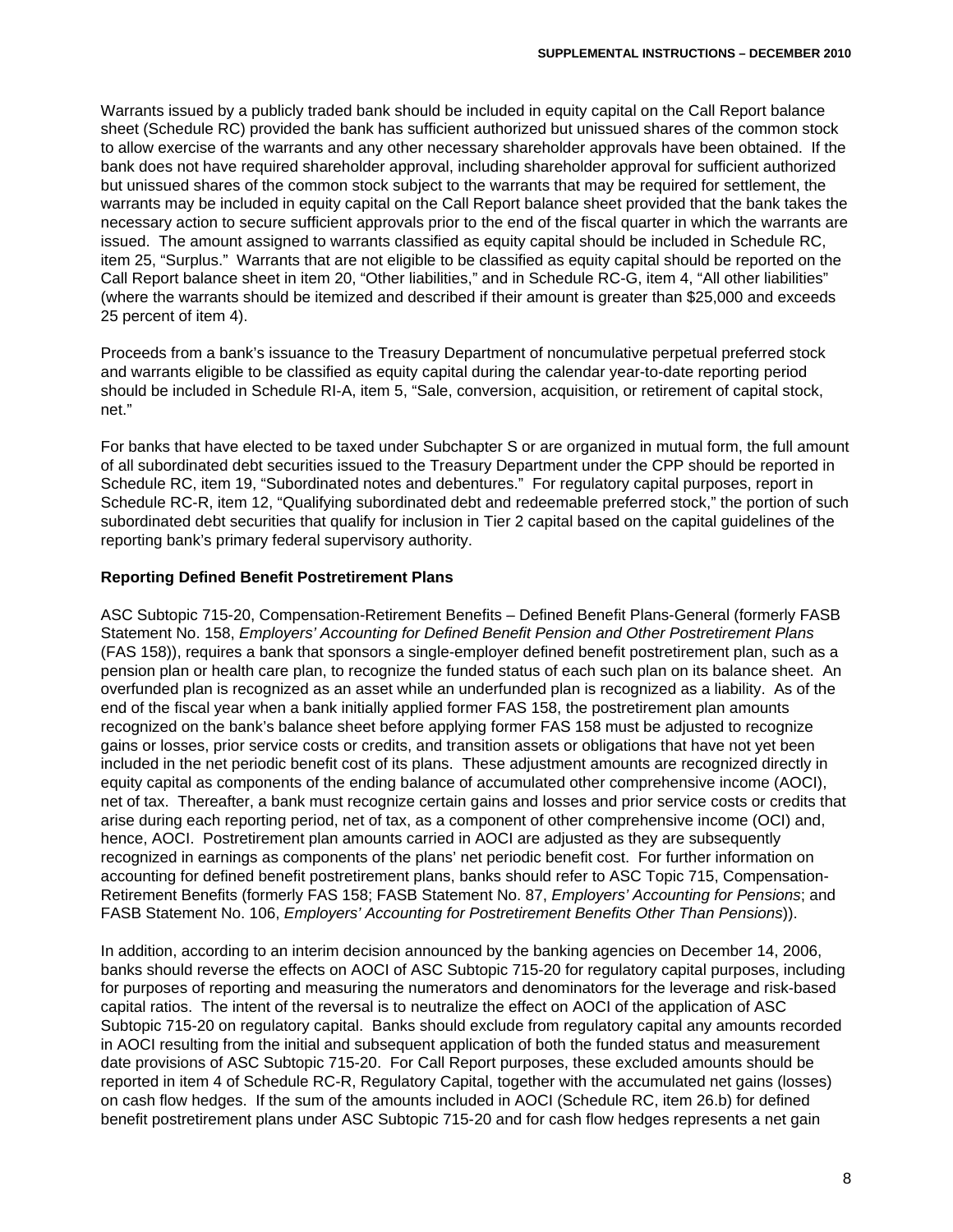(i.e., a net increase) in reported equity capital, this sum should be reported as a positive value in item 4 of Schedule RC-R. If the sum represents a net loss (i.e., a decrease) in reported equity capital, it should be reported as a negative number in item 4 of Schedule RC-R.

In addition, when determining the regulatory capital limit for deferred tax assets, a bank may, but is not required to, adjust the amount of its deferred tax assets for any deferred tax assets or liabilities associated with any amounts recorded in AOCI resulting from the application of ASC Subtopic 715-20 that are excluded from regulatory capital (and reported in Schedule RC-R, item 4) in accordance with the preceding guidance. A bank must follow a consistent approach over time with respect to such adjustments.

For purposes of reporting and measuring the denominators for the risk-based and leverage ratios, banks should also adjust their assets for any amounts recorded in AOCI affecting assets resulting from the initial and subsequent application of the funded status and measurement date provisions of ASC Subtopic 715-20. Specifically, assets recognized or derecognized as an adjustment to AOCI as part of the incremental effect of applying ASC Subtopic 715-20 should be reported as an adjustment to assets in item 42 of Schedule RC-R, column B, and should also be reported in item 26 of Schedule RC-R. For example, derecognition of an asset recorded as an offset to AOCI as part of the initial incremental effect of applying ASC Subtopic 715-20 should be recorded as a negative amount in item 42, column B, of Schedule RC-R and as a positive amount in item 42, column F. This amount should also be added back to average total assets for leverage capital purposes by reporting it as a negative number in item 26 of Schedule RC-R. As another example, the portion of a benefit plan surplus asset that is included in Schedule RC, item 26.b as an increase to AOCI and is included in item 42, column A, of Schedule RC-R should be excluded from riskweighted assets by reporting the amount as a positive number in item 42, column B. This amount should also be deducted from average total assets for leverage capital purposes by reporting the amount as a positive number in item 26 of Schedule RC-R. In addition, the adjustments for purposes of calculating riskbased capital and the leverage ratio described above should be adjusted for subsequent amortization of such amounts from AOCI into earnings.

## **Amending Previously Submitted Report Data**

Should your bank find that it needs to revise previously submitted Call Report data, please make the appropriate changes to the data, ensure that the revised data passes the FFIEC-published validation criteria, and submit the revised data file to the CDR using one of the two methods described in the banking agencies' cover letter for the December 31, 2010, report date. For technical assistance with the submission of amendments to the CDR, please contact the CDR Help Desk by telephone at (888) CDR-3111, by fax at (703) 774-3946, or by e-mail at CDR.Help@ffiec.gov.

## **Other Reporting Matters**

For the following topics, banks should continue to follow the guidance in the specified Call Report Supplemental Instructions:

- The extended net operating loss carryback period under the Worker, Homeownership, and Business Assistance Act of 2009 – Supplemental Instructions for June 30, 2010 (http://www.ffiec.gov/PDF/FFIEC\_forms/FFIEC031\_041\_suppinst\_201006.pdf)
- Accounting for share-based payments under FASB Statement No. 123 (Revised 2004), *Share-Based Payment* – Supplemental Instructions for December 31, 2006 (http://www.ffiec.gov/PDF/FFIEC\_forms/FFIEC031\_041\_suppinst\_200612.pdf)
- Tobacco Transition Payment (Buyout) Program **–** Supplemental Instructions for March 31, 2006 (http://www.ffiec.gov/PDF/FFIEC\_forms/FFIEC031\_041\_suppinst\_200603.pdf)